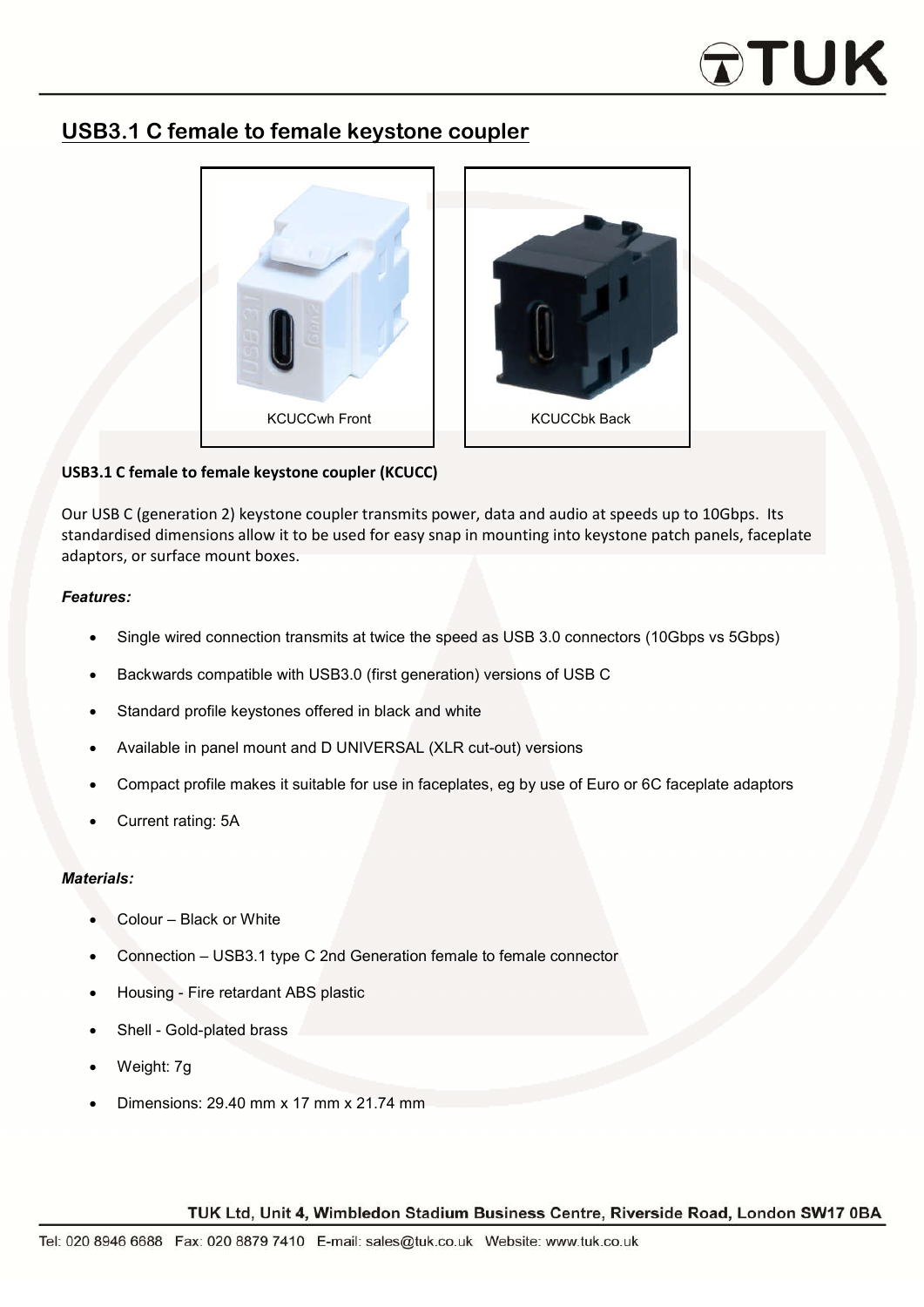## **ATUK**



*Packaging:* Supplied in an individual poly bag, then bagged in 20's

*EAN:* 5055386508164

*Commodity Code:* 85444920

**N.B. The transmission of signal or current is entirely dependent on the wiring of cables and equipment connected. If polarity sensitive equipment is connected, users might need to rotate connectors 180 degrees.**

08/09/2020

TUK Ltd, Unit 4, Wimbledon Stadium Business Centre, Riverside Road, London SW17 0BA